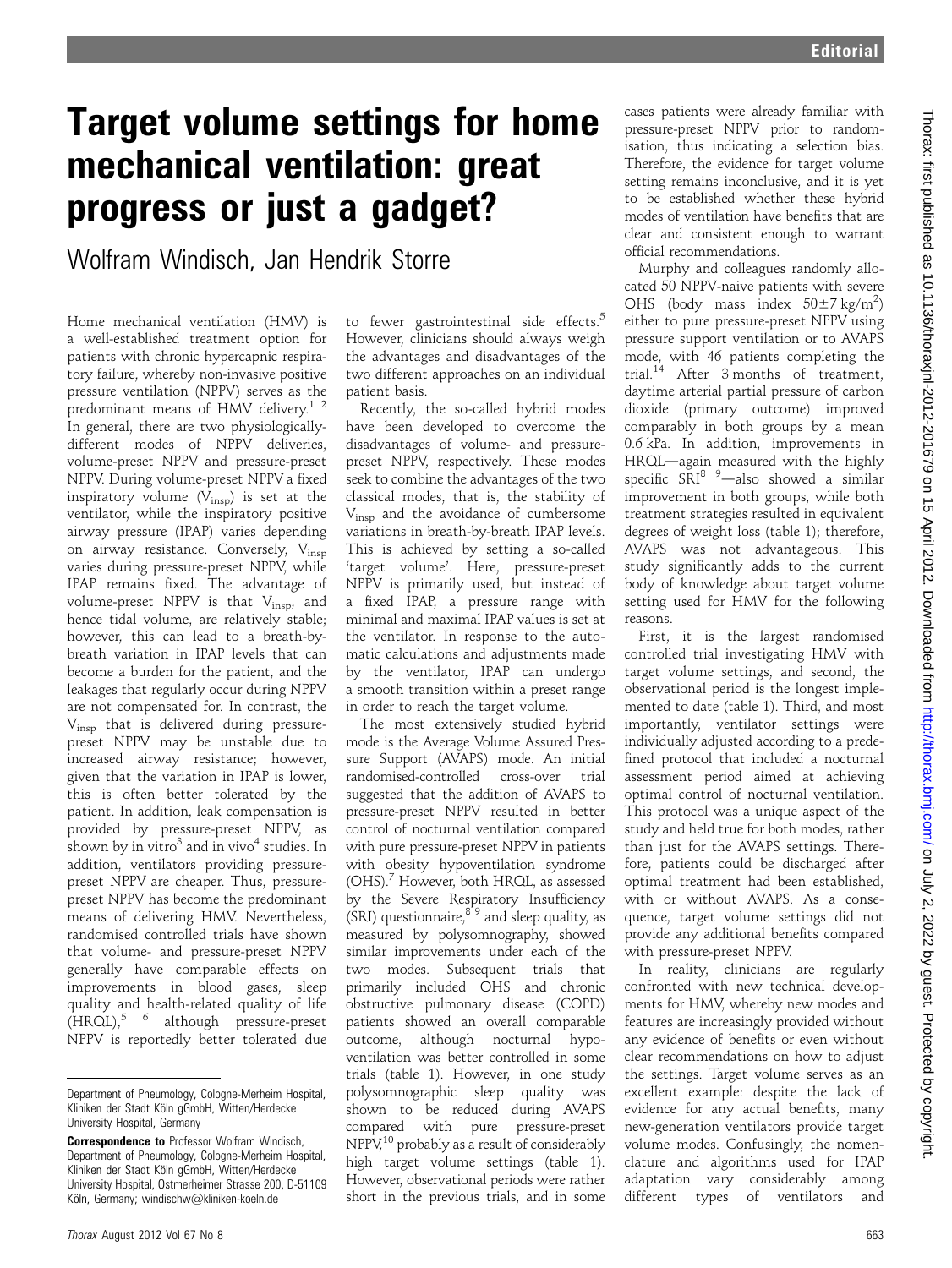|  | Table 1 Clinical studies on target volume during pressure-preset ventilation |  |  |  |  |
|--|------------------------------------------------------------------------------|--|--|--|--|
|--|------------------------------------------------------------------------------|--|--|--|--|

| Study                                 | Year | Design                         | Cohort            | <b>Target volume setting</b>                                                                                             | Main target volume outcomes*                                                                                                                            |
|---------------------------------------|------|--------------------------------|-------------------|--------------------------------------------------------------------------------------------------------------------------|---------------------------------------------------------------------------------------------------------------------------------------------------------|
| Storre et al <sup>7</sup> $\dagger$   | 2006 | 6-week cross-over RCT $(n=10)$ | 0HS <sup>+</sup>  | 7 ml/kg IBW (n=5), 10 ml/kg IBW (n=5)                                                                                    | Greater reduction in nocturnal PtcCO <sub>2</sub><br>Comparable effect on polysomnog-<br>raphy<br>$\triangleright$ Comparable effect on quality of life |
| Janssens et $al^{10}$ +               | 2009 | 1-day cross-over RCT $(n=12)$  | OHS¶              | $7.5 \pm 0.8$ ml/kg body weight                                                                                          | Greater reduction in nocturnal PtcCO <sub>2</sub><br>$\triangleright$ Worse polysomnography                                                             |
| Ambrogio et $al^{11}$ +               | 2009 | 1-day cross-over RCT $(n=28)$  | Mixed             | 8 ml/kg IBW or 110% of baseline VT                                                                                       | Comparable effect on polysomnog-<br>raphy<br>► Greater nocturnal minute volume                                                                          |
| Crisafulli et $a^{12}$ +              | 2009 | 5-day cross-over RCT $(n=9)$   | COPD <sup>+</sup> | 8 ml/kg IBW                                                                                                              | $\triangleright$ Comparable improvements in morning<br>PaCO <sub>2</sub><br>> Subjective improvement in sleep effi-<br>ciency                           |
| Oscroft et $al^{13}$ §                | 2010 | 8-week cross-over RCT (n=24)   | <b>COPD</b>       | 11.0 $\pm$ 3.9 l/min (minute volume)                                                                                     | Comparable effects on:<br>▶<br>- Daytime blood gases<br>- Lung function and exercise capacity<br>- Quality of life<br>$-$ Nocturnal PtcCO <sub>2</sub>  |
| Murphy <i>et al</i> <sup>14</sup> $+$ | 2012 | 3-month RCT $(n=46)$           | 0HS <sup>+</sup>  | Individual adjustments aimed at achieving<br>control of nocturnal hypoventilation while<br>abolishing obstructive events | Comparable effects on:<br>▶<br>$-$ Daytime PaCO <sub>2</sub> improvements<br>- Quality of life<br>- Weight loss<br>- Comparable improvements in ESS     |

\*Compared with conventional pressure-preset non-invasive positive pressure ventilation (NPPV).

yMode for target volume: average volume assured pressure support.

zPatients naive to any form of NPPV.

s Mode for target volume: intelligent volume assured pressure support.

{Patients already established on pressure-preset NPPV.

COPD, chronic obstructive pulmonary disease; ESS, Epworth Sleepiness Score; IBW, ideal body weight; OHS, obesity hypoventilation syndrome; PaCO<sub>2</sub>, arterial partial pressure of carbon dioxide; PtcCO<sub>2</sub>, transcutaneous partial pressure of carbon dioxide; RCT, randomised controlled trial; VT, tidal volume.

manufacturers. In addition, real target volume settings also show considerable variation among different studies (table 1); this is most likely due to the lack in the availability of recommendations for its use. Indeed, the inappropriate use of these settings can even be harmful. Of note, Murphy and colleagues established that a target volume of 10 ml/kg ideal body weight was the most appropriate for AVAPS in their cohort.

New modes and features like target volume might provide an impression of improved alveolar ventilation control; however, it is important to note that HMV has already been successfully applied for nearly 20 years.15 16 Indeed, it is obviously the details of the settings rather than the mode of ventilation which seems to matter the most. The new study by Murphy and colleagues teaches us that thoughtful adjustment of ventilator settings according to nocturnal monitoring is essential for proper control of nocturnal hypoventilation, thus relegating the ventilation mode to secondary importance. Clearly, patients may benefit on an individual basis when they are switched from one NPPV mode to another,<sup>6</sup> and this idea might also be valid for target volume. Therefore, while target volume should not be entirely disregarded, the results of the present and previous trials suggest that target volume setting is generally not recommendable.

Finally, the study by Murphy and colleagues provides another clinically important detail: The authors convincingly showed that patients who received more than 50% of breaths without triggering (controlled ventilation) had a substantially better outcome compared with patients who received more than 50% of breaths with triggering (supported ventilation), irrespective of whether AVAPS or pure pressure-preset NPPV was used. Thereby, both daytime and nocturnal gas exchange was improved clearly favoured by controlled NPPV. This resulted in an impressive mean difference of 1.9 kg/m<sup>2</sup> body mass index (reduction) and led to a score difference of 10 points ( $=$  improvement) as assessed by the SRI; there was also an improvement in subjective sleepiness. These findings also highlight the importance of measuring HRQL as specifically as possible when assessing specific treatment interventions. The SRI is specifically tailored to patients receiving  $HMV<sup>89</sup>$  and the present study shows that this tool is capable of differentiating between different ventilatory approaches. In contrast, there was no difference detected in HRQL (SRI) between AVAPS and pure pressure-preset NPPV, not because an insensitive assessment tool was used, but simply because there was no difference present.

Controlled NPPV with high inspiratory pressures has recently been developed for COPD patients and is referred to as highintensity  $NPPV^{17}$  <sup>18</sup> This approach was shown to be superior to assisted NPPV with lower pressures (low-intensity NPPV) in terms of controlling nocturnal hypoventilation in chronic hypercapnic COPD patients; moreover, high-intensity NPPV promoted better lung function, and improved both dyspnoea and HRQL (again assessed by the SRI).19 20 The study by Murphy and colleagues also supports the idea that a controlled form of ventilation is the primary determinant for successful NPPV in OHS patients. However, as this was not the primary aim of the study, further work on this issue is definitely warranted. Nevertheless, we anticipate a paradigm shift towards the use of controlled NPPV being used in favour of assisted or supported NPPV modes for nocturnal HMV. Controlled ventilation, however, can be achieved by all classical modes. In this regard, target